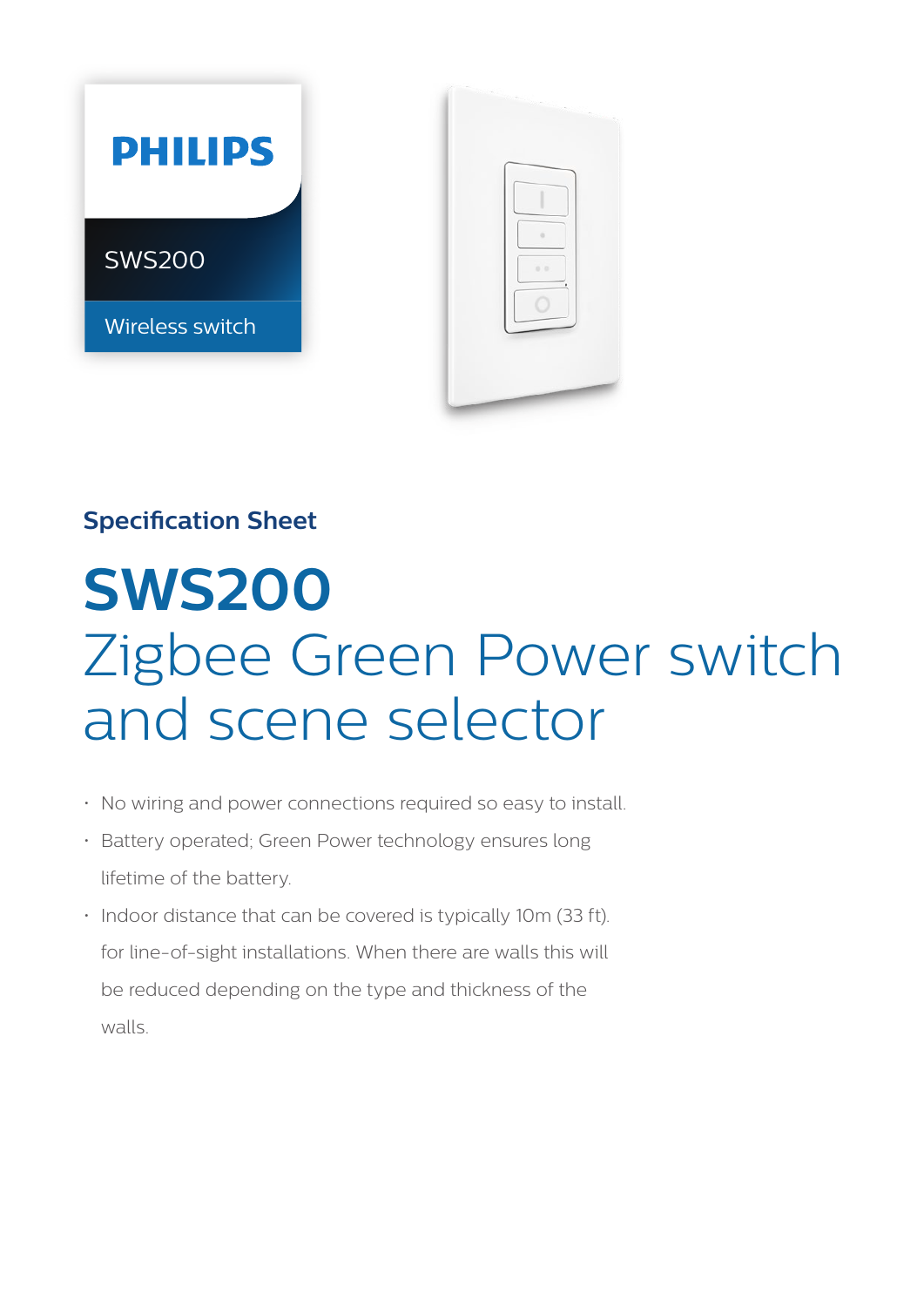### **SWS200**

- Provides scene selection functionality, including ON/OFF-buttons.
- Wireless communication based on the ZigBee Pro standard (IEEE 802.15.4, WPAN). There is no need to connect to any electrical power supply as the device is battery powered.
- When a button is pressed, or released, a message is sent including a unique 32 bit identifier which prevents interferences with other devices.
- $\cdot$  The device is Interact ready and can be easily linked to a wireless standalone or connected lighting system.
- The devices are easy to install and use. Additional information can be found in the appropriate installation instructions.
- Scene selection for scene 1 and 2 set by default, but changeable when using the appropriate commissioning tools.

#### **Dimensional drawings**